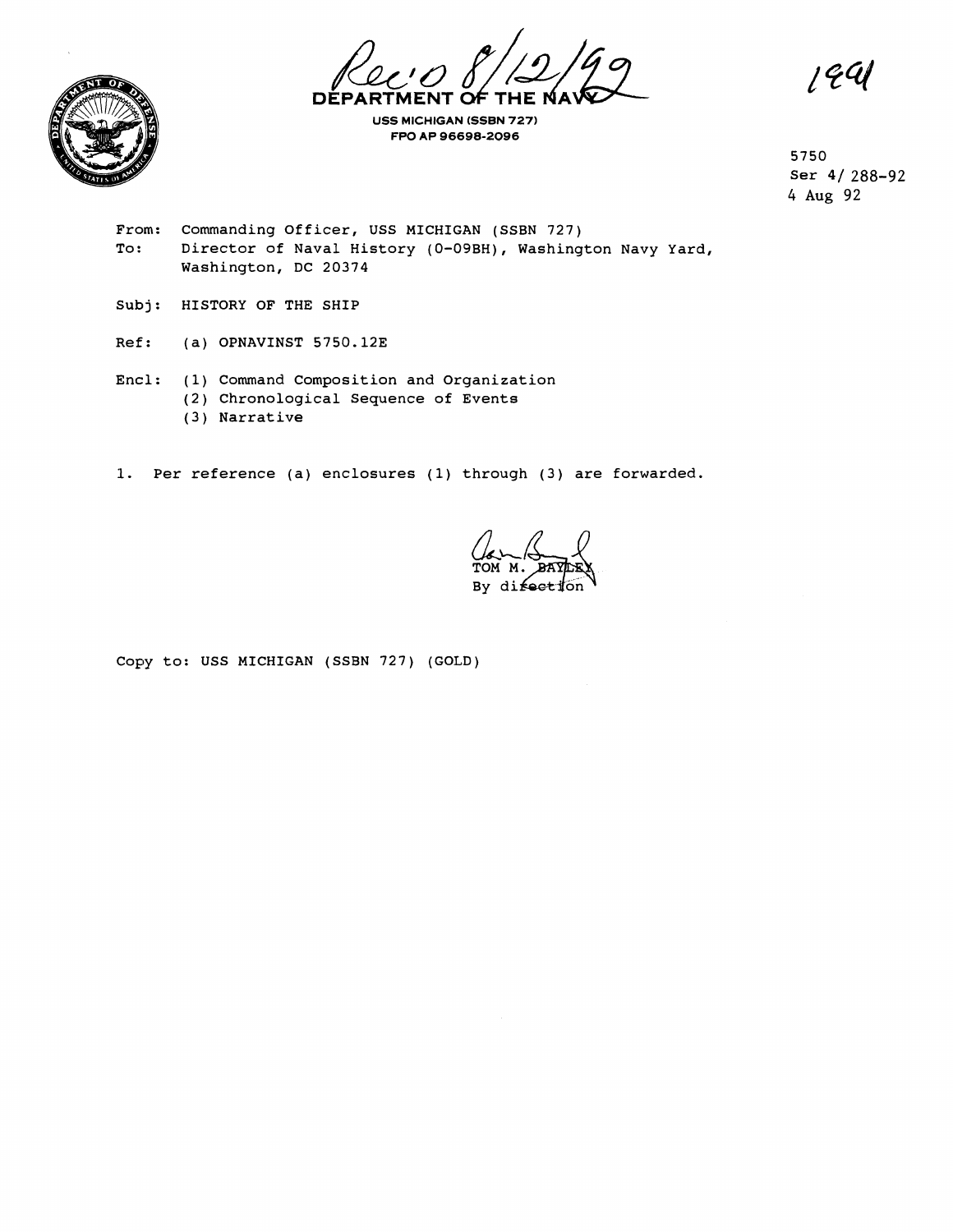#### **PART I**

#### COMMAND COMPOSITION AND ORGANIZATION

1. Mission. The mission of the SSBN 726 Class submarine is to provide a strategic deterrence against hostile attack by maintaining a continuous capability to deliver strategic missile attacks against hostile targets. In order to carry out this mission, SSBN 726 Class submarines are designed to perform the following tasks:

a. To operate at sea for extended periods as a highly reliable, survivable deterrent to a nuclear weapon attack by a foreign power, and to destroy land targets with strategic, nuclear armed missiles.

b. To minimize the probability of detection by any potential threat.

c. To operate defensively against submarine and surface ship threats as necessary to accomplish the mission.

2. Organization. The USS MICHIGAN, second in the Trident Class of nuclear strategic ballistic missile submarines is commanded by (Blue Crew) Captain Harry P. Consaul I11 and (Gold Crew) by Captain Albert Z. Schwartz.

There are presently ten Trident submarines, eight of which are assigned to Submarine Squadron 17, commanded by Captain M. S. Wright.

 $Encl (1)$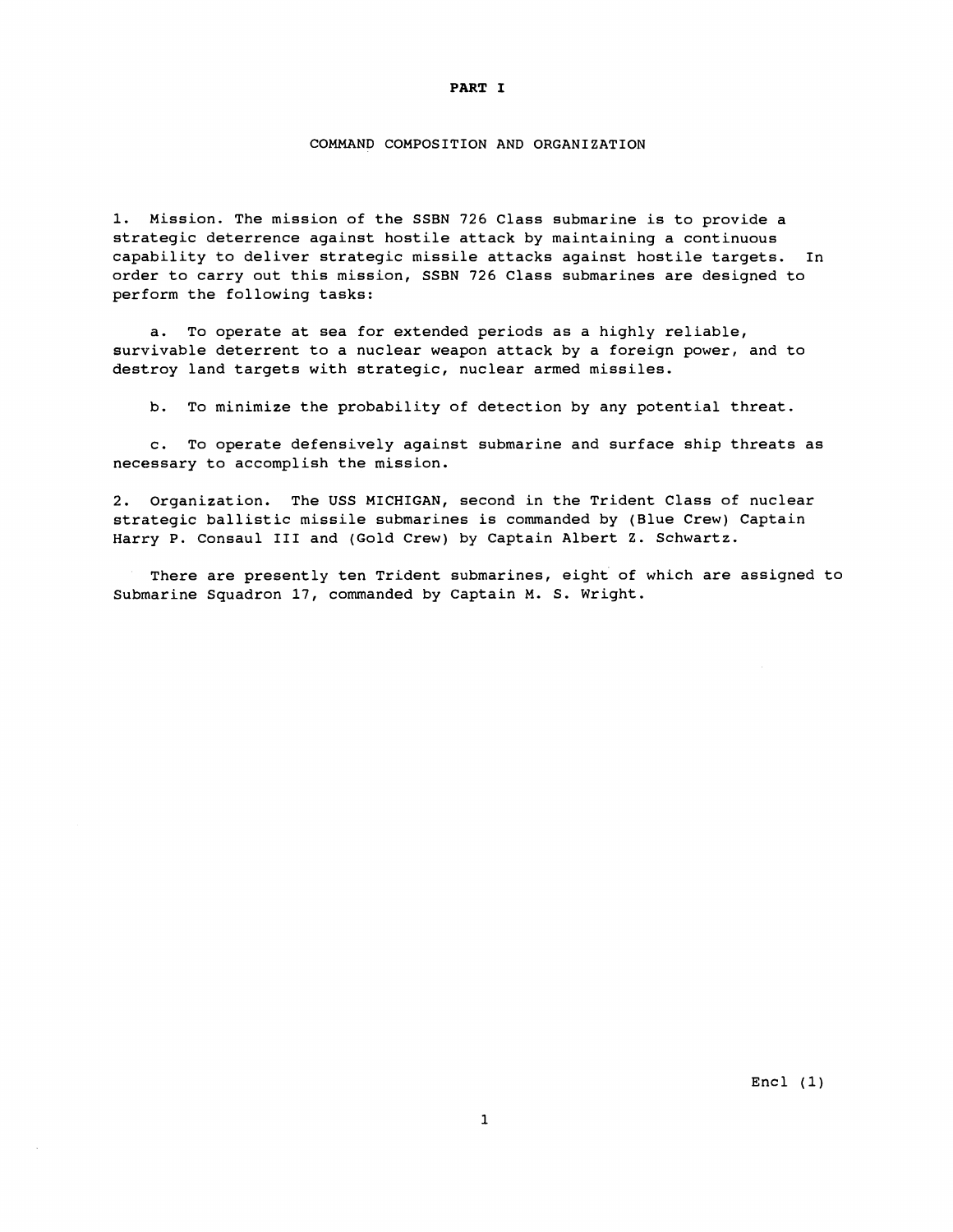# **PART I1**

**1991** CHRONOLOGICAL SEQUENCE OF EVENTS

 $\overline{a}$ 

 $\sim$ 

| <b>DATE:</b>    |        | KEY EVENTS                                                                                                                                                              |
|-----------------|--------|-------------------------------------------------------------------------------------------------------------------------------------------------------------------------|
|                 |        | 18 - 20 Apr 91 Port visit to Pearl Harbor, Hawaii.                                                                                                                      |
|                 |        | 22 - 23 Apr 91 Conducted Torpedo Certification Program.                                                                                                                 |
| $11 - 13$       |        | May 91 Conducted Operational Reactor Safeguards Examination.                                                                                                            |
|                 |        | Feb 91 - May 91 Gold crew completed strategic deterrent patrol 29.                                                                                                      |
|                 |        | 17 May 91 Exchange of command, Captain H. P. Consaul III, Commanding<br>Officer (Blue) and crew relieved Captain A. Z. Schwartz,<br>Commanding Officer (Gold) and crew. |
|                 |        | 6 Jun 91 Conducted Dependents Cruise in Straits of Juan de Fuca.                                                                                                        |
| 16 - 18 Jul 91  |        | Conducted Operational Reactor Safeguards Examination.                                                                                                                   |
| $19 - 20$       | Jul 91 | Port visit in homeport of Bangor, Washington.                                                                                                                           |
|                 |        | 16 - 17 Aug 91 Conducted Supply Management Inspection.                                                                                                                  |
|                 |        | Jun 91 - Aug 91 Blue crew completed strategic deterrent patrol 30.                                                                                                      |
|                 |        | 22 Aug 91 Exchange of command, Captain A. Z. Schwartz, Commanding<br>Officer (Gold) and crew relieved Captain H. P. Consaul III,<br>Commanding Officer (Blue) and crew. |
|                 |        | 21 - 25 Oct 91 Port visit to Pearl Harbor, Hawaii.                                                                                                                      |
|                 |        | Sep 91 - Dec 91 Gold crew completed strategic deterrent patrol 31.                                                                                                      |
|                 |        | 21 Dec 91 Exchange of command, Captain H. P. Consaul III, Commanding<br>Officer (Blue) and crew relieved Captain A. Z. Schwartz,<br>Commanding Officer (Gold) and crew. |
|                 |        | 23 - 29 Feb 92 Port visit to San Diego, California.                                                                                                                     |
| $15 - 17$       |        | Mar 92 Conducted Tactical Readiness Evaluation.                                                                                                                         |
|                 |        | 18 - 24 Mar 92 Port visit to homeport of Bangor, Washington.                                                                                                            |
| 19              | Mar 92 | Conducted Defense Nuclear Surety Inspection with an augmented<br>Navy Technical Proficiency Inspection.                                                                 |
| 21              |        | Mar 92 Conducted a walk through Reentry Vehicle On-Site Inspection.                                                                                                     |
| 24 - 28 Mar 92  |        | Conducted a Mini Demonstration and Shakedown Operation.                                                                                                                 |
| Jan 92 - Mar 92 |        | Blue crew completed strategic deterrent patrol 32.                                                                                                                      |
| 31              | Mar 92 | Exchange of command, Captain A. Z. Schwartz, Commanding<br>Officer (Gold) and crew relieved Captain H. P. Consaul III,<br>Commanding Officer (Blue) and crew.           |
|                 |        |                                                                                                                                                                         |

Encl **(2)** 

 $\overline{\phantom{a}}$  $\sim$   $\sim$   $\sim$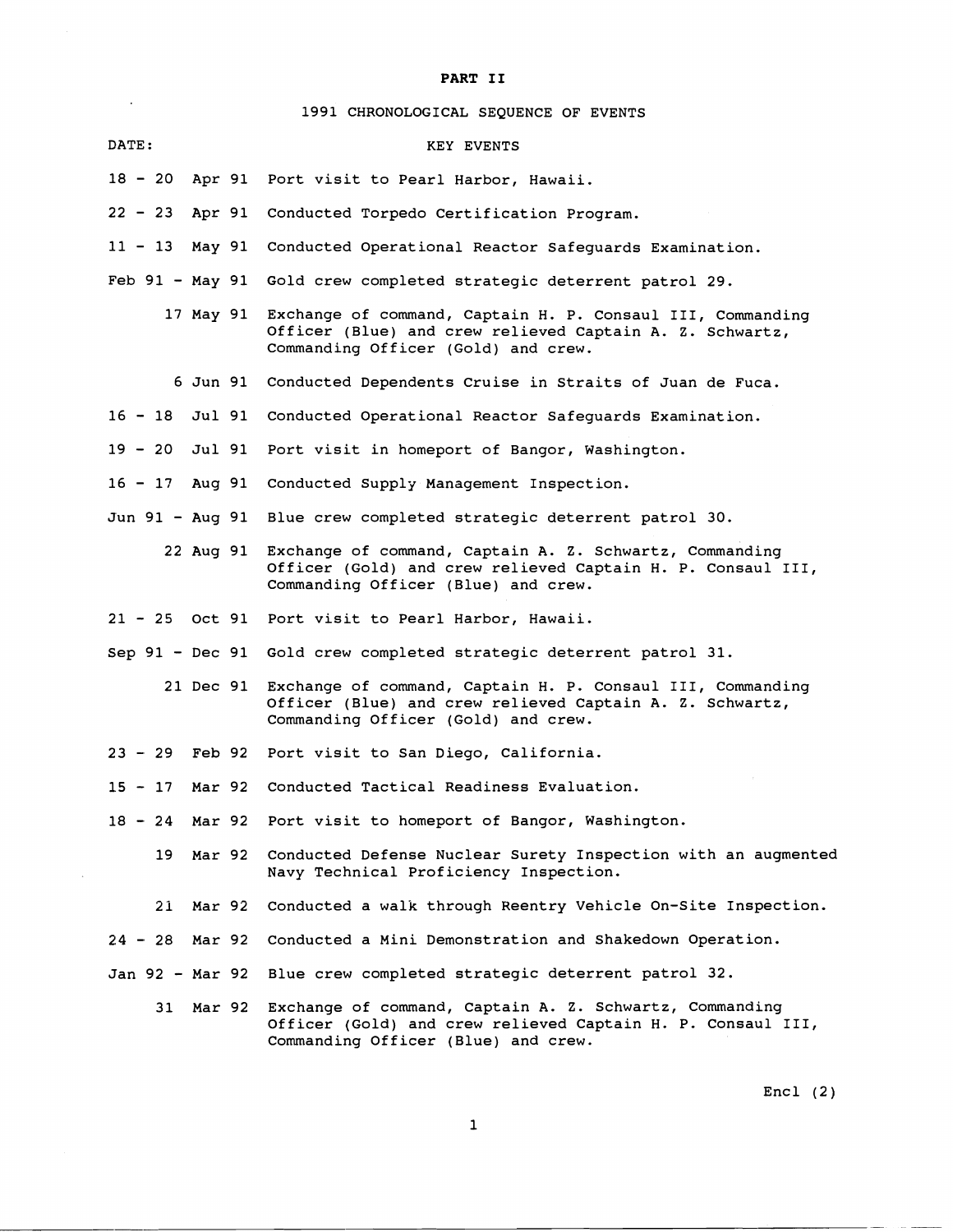#### **PART I11**

#### USS MICHIGAN (SSBN 727)

### **HISTORY**

USS MICHIGAN (SSBN 727) is the second Trident Class Nuclear submarine to be constructed, and is the third U. S. warship to bear the name of the Great Lakes State.

The ship's keel was laid on 4 April 1977 at Electric Boat Division of General Dynamics Corporation in Groton Connecticut. The submarine was christened on 26 April 1980 by Mrs. Lucien N. Nedzi and commissioned on 18 September 1982.

After completing Demonstration and Shakedown Operations (DASO) at Cape Canaveral in January 1983, MICHIGAN transited the Panama canal and arrived at Naval Submarine Base, Bangor on 16 March 1983.

In the spring of 1983, MICHIGAN completed Post Shakedown Availability at Puget Sound Naval Shipyard. She subsequently assumed her major role as a strategic deterrent, deploying for her first patrol in August 1983.

MICHIGAN'S performance to date has been demonstrated by reception of the following awards:

USS MICHIGAN (SSBN 7270 (BLUE) USS MICHIGAN (SSBN 727) (GOLD)  $FY-84$  $FY-83$ Battle Efficiency "E" Engineering "E" ASW "A" Engineering "E" Damage Control "DC"  $FY-85$  $FY-84$ Meritorious Unit Commendation Engineering **"E"**  Communications "C" Strategic Weapons "S" Communications "C"  $FY-85$  $FY-86$ Meritorious Unit Commendation Damage Control "DC" Battle Efficiency "E" Supply "E"  $FY-86$ Battle Efficiency "E" FY-88 Engineering "E" ASW' **"A"**  Olympic Flag Trophy Silver Anchor Award Olympic Flag Trophy  $FY-89$ 

### $Encl$  (3)